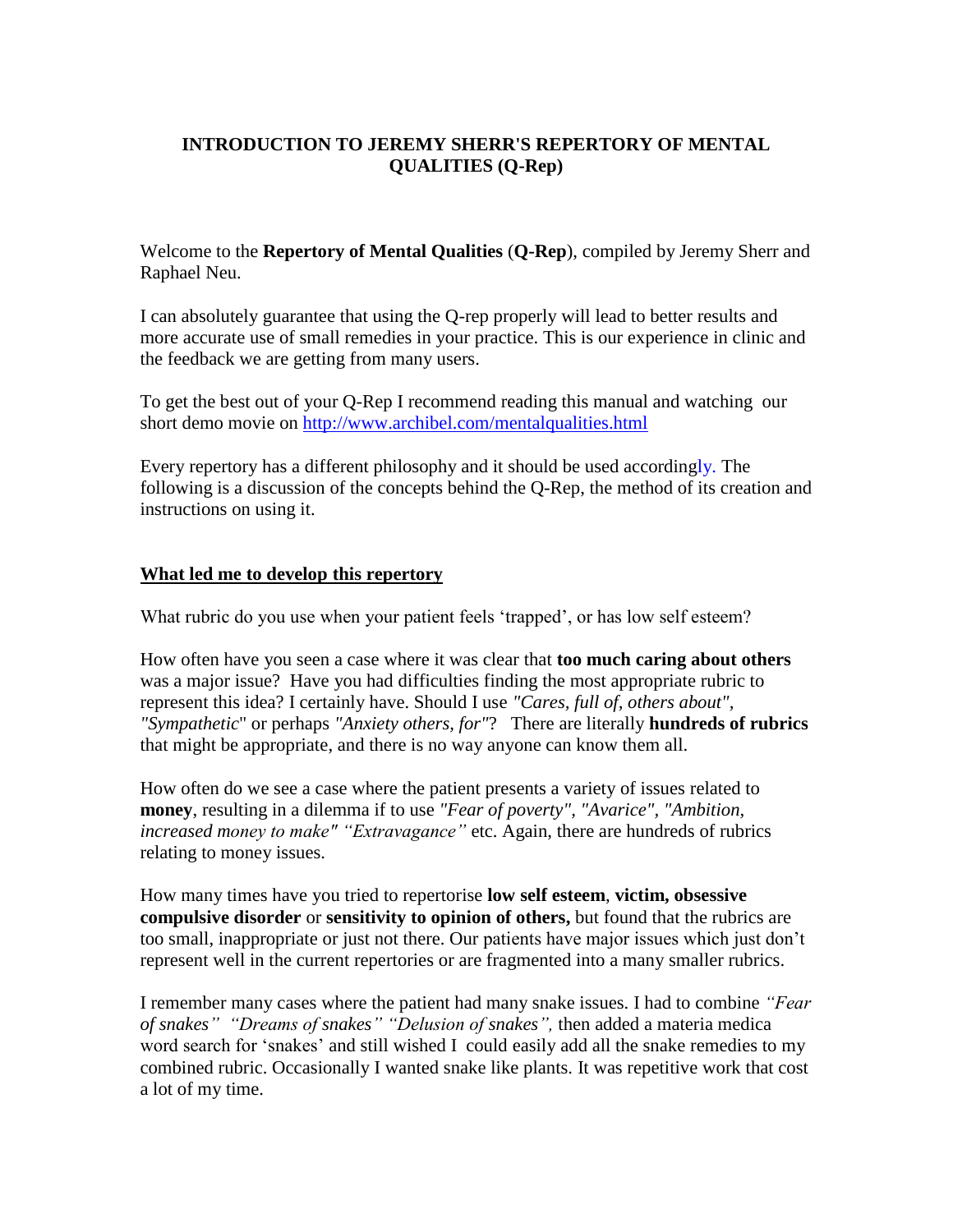Finally, are you getting to use the hundreds of new provings that come out every year, provings that do not yet appear in the Materia Medica or repertories? The Q-Rep has the very latest homoeopathic data.

**I decided to compile a new repertory that would address all these issues, a repertory that would save time and be simple to use. A repertory that will increase your chances of finding the right remedy. The Q-Rep is an easy solution to all the problems listed above, and it delivers much more.**

## **KIS**

In these days homoeopathy abounds with many new remedies, complicated methodologies and huge repertories. These may all be very useful, but I believe that good homoeopathy often works on the KIS principle- *Keep it simple*. Let me give an example.

**My definition of the right rubric is '***The rubric that has the right remedy in it'***.** This might seem obvious, but non the less it is true. Holding this guideline in mind has helped my students and me when choosing rubrics. If all the rubrics we use in the case have the right remedy in them, then this remedy MUST come out in the final result. Bearing this in mind, it is easy to understand why larger and more inclusive rubrics are more likely to lead you to the right remedy.

There are too many uncertainties in choosing rubrics to take any unnecessary chances. Every slight mistake could lead to the loss of the remedy, especially in the case of smaller remedies. In consequence, I much prefer to have more remedies in the end result of my repertory work, but to be sure the right remedy is there. I can then go through the final repertory result, remedy by remedy, and choose the most appropriate one according to the totality of symptoms and my perception of the case.

**The Q-Rep provides rubrics which are simple to choose but are all inclusive. If your patient definitely has the issue you have chosen it is almost certain that the Q-Rep rubric will have the right remedy in it. This makes for simple and effective homoeopathy**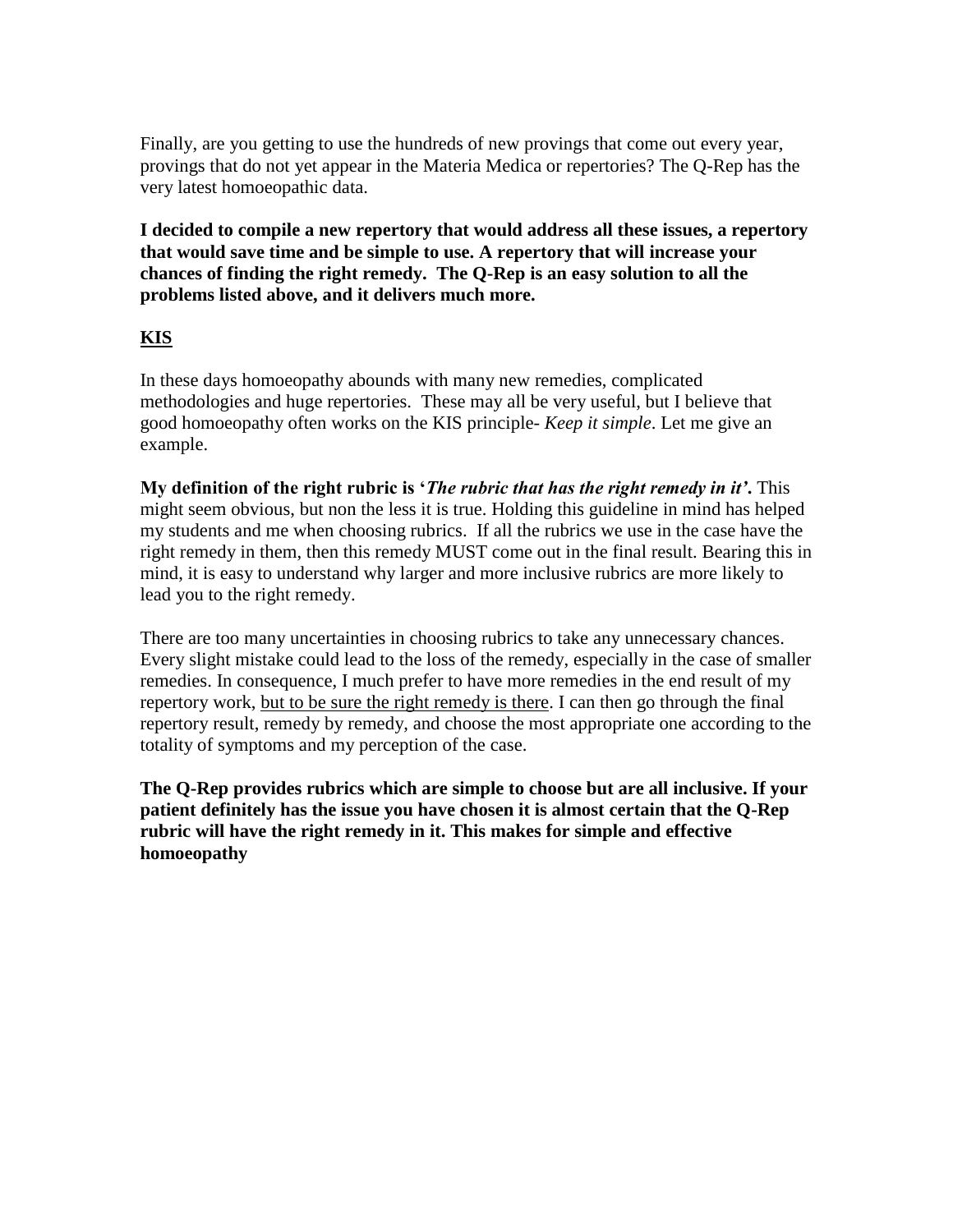You may be familiar with my statement *"The Mind is a mine field".* There is much room for mistakes in understanding the patient's mental issues and even more room for mistake when choosing mental rubrics. There is no point using a fancy delusion or keynote that looks good but does not include the right remedy in it. Rather then selecting a small rubric and risking not having the remedy in it, its much better to spend a bit more time looking at a longer list of remedies, comparing them carefully to your understanding of the case and particular symptoms, till you feel happy with your choice. Using Q-rep will allow you to take a big short cut to that list of remedies.

In my daily work I favor the Boenninghausen approach to repertorisation, using bigger generalized rubrics, where I am as certain as possible that the right remedy is included. After this I choose the best remedy according to the essential features of the case and the particular symptoms.

This method is particularly useful for both **one sided cases** (as I've seen time and again in my work in Africa), and for over complicated cases where there is TMI (Too much information).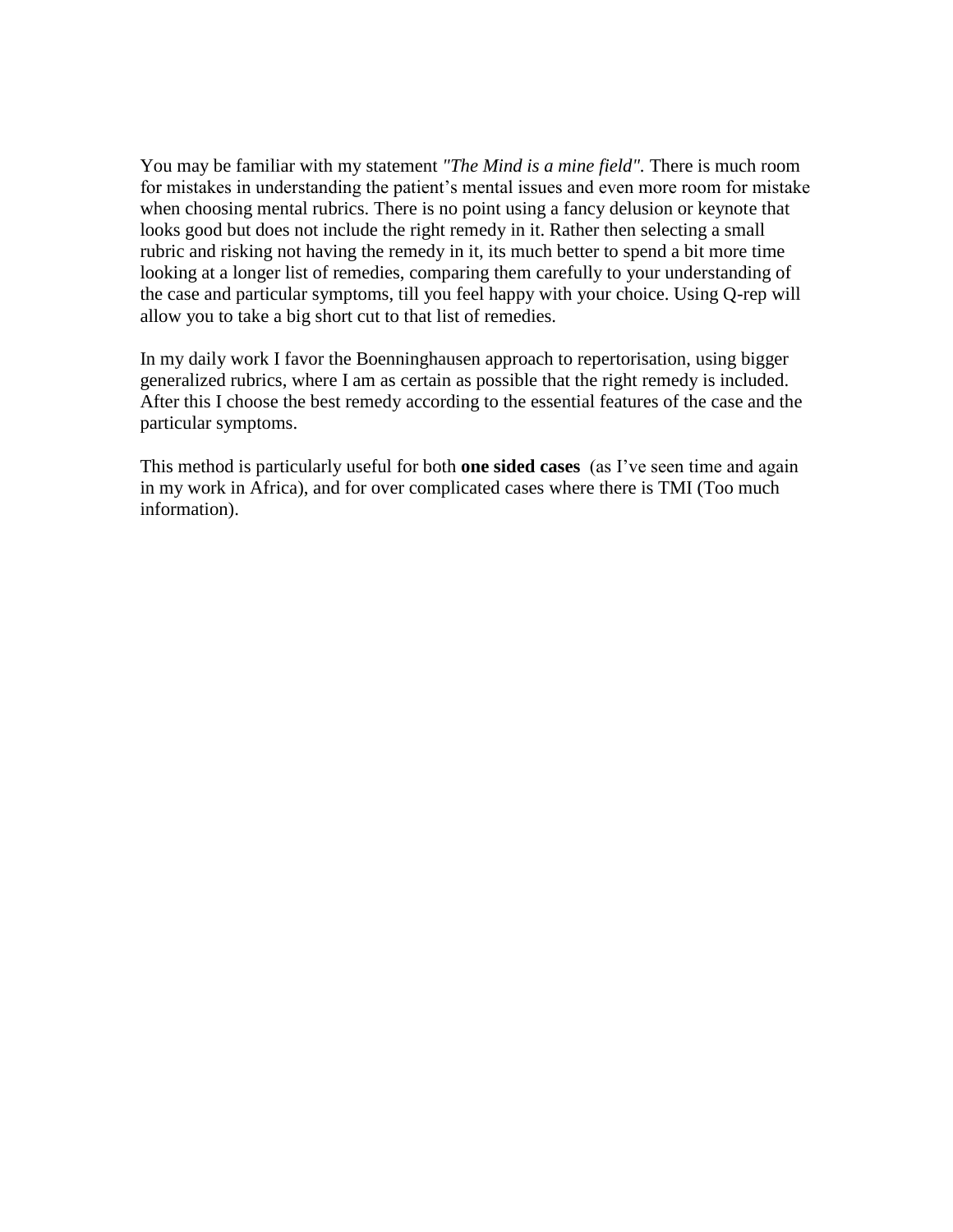# **Qualities**

I call my repertory the Repertory of Mental Qualities, for four reasons;

1. Quality means **individual characteristics** of a person.

2. When choosing the degree of the remedy, I have emphasized the **quality** of information, as opposed to repertories based on Kent's repertory, in which the degree is based on the frequency of the symptom. In my repertory I have focused on the **quality of the symptom for each remedy** and the **quality of the source of information** to decide on the degree I give it in Q-Rep.

3. I have put a **strong emphasis on quality and accuracy** throughout this work.

**4. This repertory should lead to an improvement in the quality of your results!**

- **Simplify your case work**
- **Avoid needing to combine rubrics and worrying you missed one**
- **Be sure the most accurate remedy is in your repertory results**
- **Increase your use and knowledge of small remedies**
- **Have access to the very latest provings**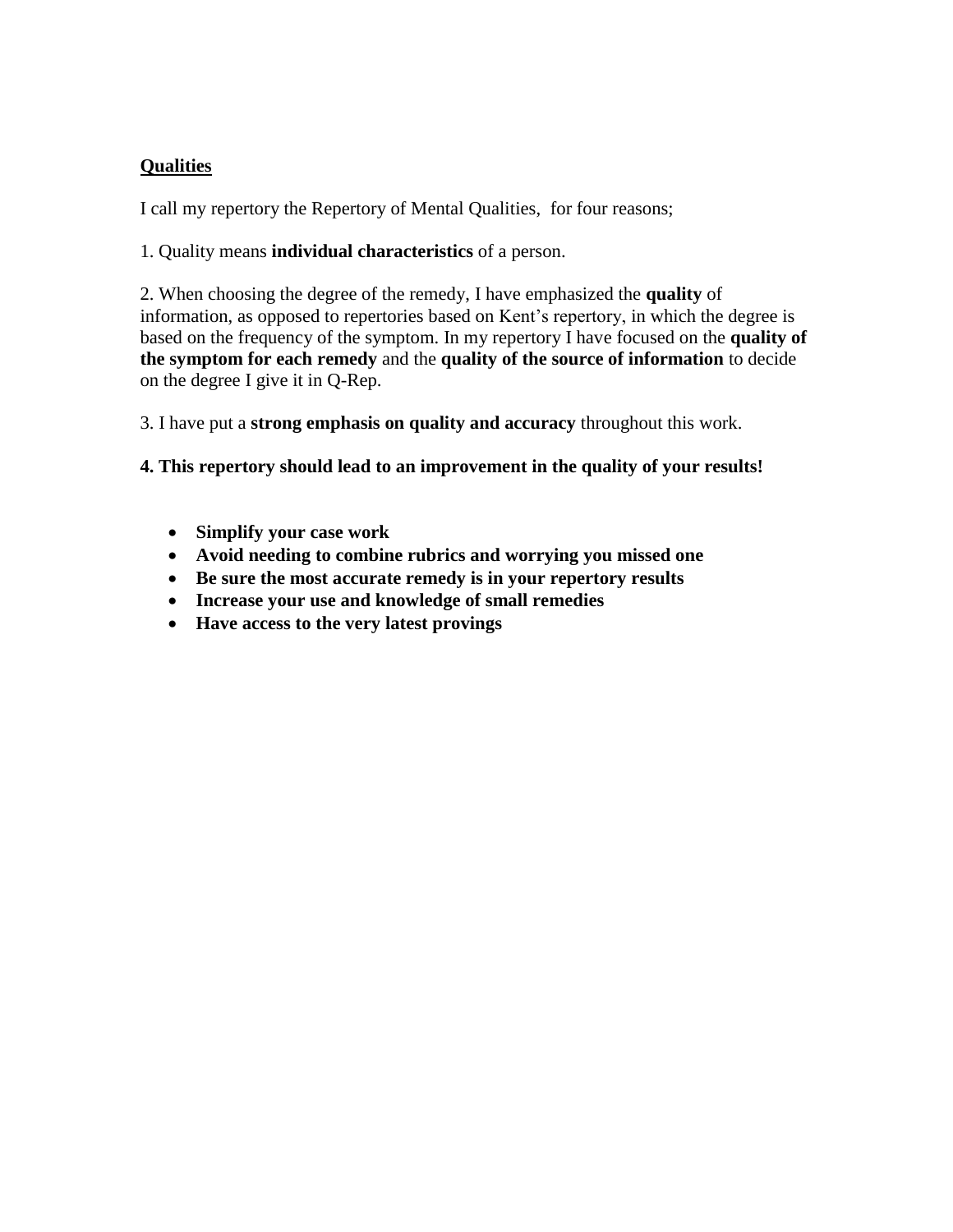#### **Creating the 'Qualities'**

The idea of the Q-Rep is to create all-inclusive rubrics of major mental themes which have a very high (95% and up) chance of having the right remedy in them. This is based on the Boenninghausen concept of generalisation, and also on the concept of affinities. For instance, if a case has definite issues of '**victim'** and '**home'**, and the main physical affinity is **bones**, we can use these three qualities to repertorise (taking bones from the generals). There is a very high probability that the right remedy would be in the end result. This system is simple to use, as we do not have to choose a precise small rubrics which may not have the right remedy included.

I started by creating a list of Mental Qualities that came up frequently in my day to day practice. As well as the themes of **caring, money, self-esteem, victim, obsessivecompulsiveness and snakes**, I chose Qualities such as **perfectionist, control**, **divided, guilt, clairvoyance, failure, embarrassment, opinion of others, knives and points, home, water, music, spiders, trapped etc.** 

The Q-Rep is much more then a simple compilation of rubrics and materia medica searches. Materia Medica searches are very useful, but can often lead to mistakes. For instance, if we search for the word 'fall' for the the quality of '**High and low',** we may get the rubric 'Coma with falling of eyelids', which is not appropriate. A search for the word *Embarrassment* will yield remedies mentioned as *'NOT being embarrassed'* or remedies listed under *"Unlike Bar-c, embarrassment is not an issue in this remedy* …." In a similar way, searches for the theme of '*dark'* will bring up remedies with *'dark thoughts'* or *'dark urine'*. A search for *'perfectionist'* might bring up many remedies from cases, but often this symptom was not cured, and therefore is not valid.

Other inaccuracies came from some modern materia medicas, which tend to be relaxed when adding remedies from families or collective themes. For instance, Cuprummetallicum may have Obsessive Compulsive Disorder, but while this may be true for some Cuprum salts, **it is not necessarily true for all Cuprum salts**.

**To create a repertory that would be as accurate as possible we have personally checked and re-checked every entry at its source, be it proving, materia medica, clinical additions or cases.**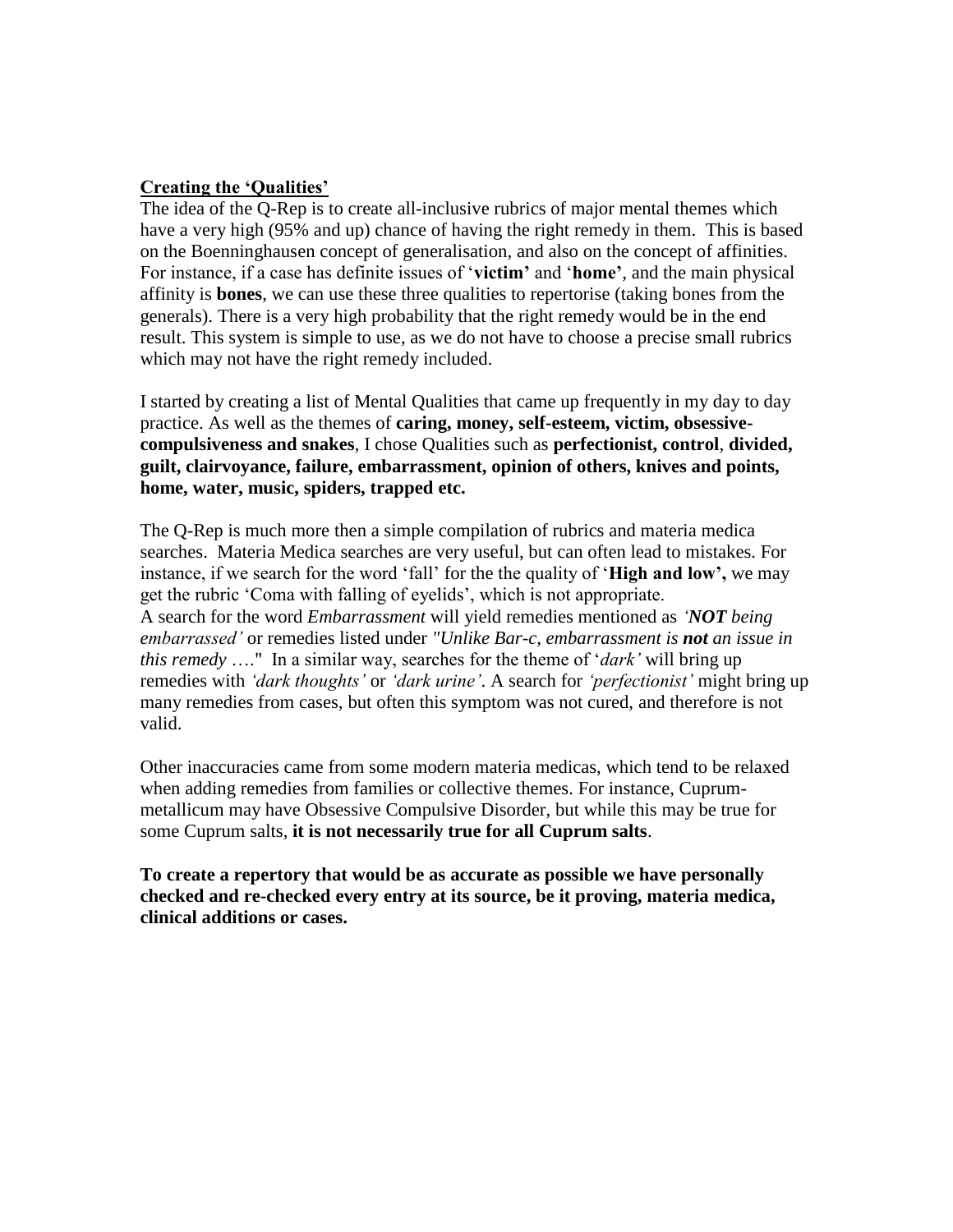### **Primary rubrics**

I fequently use Phatak's repertory, which is based on Boger's repertory. In these repertories only the remedies which have the rubric's theme as an **essential** part of their makeup are included. So for instance, in Phatak's repertory the rubric '*white discharges*' contains only 20 remedies, far fewer then in Kent or Synthesis, but you know that the remedies included have white discharges as a major theme, such as Kali-mur. This is true even if the remedy is small.

Therefore I decided to create a 'Primary rubric' alongside each Main rubric. This represents remedies which have the theme as a major issue, even if they are minor remedies. We should use these Primary rubrics only in cases where the issue is very intense, pronounced and is an essential feature of the case.

By including the opposite approach of Boenninghausen, which contains all possible remedies in the generalized rubrics, side by side with the Boger-Phatak approach of rubrics with only the most prominent remedies, I have attempted to create a repertory that will span both trends and so present more possibilities of use.

**The Primary rubric should be used only when the Mental Quality you want to repertorise is a major and essential characteristic of your patient's morbid makeup.**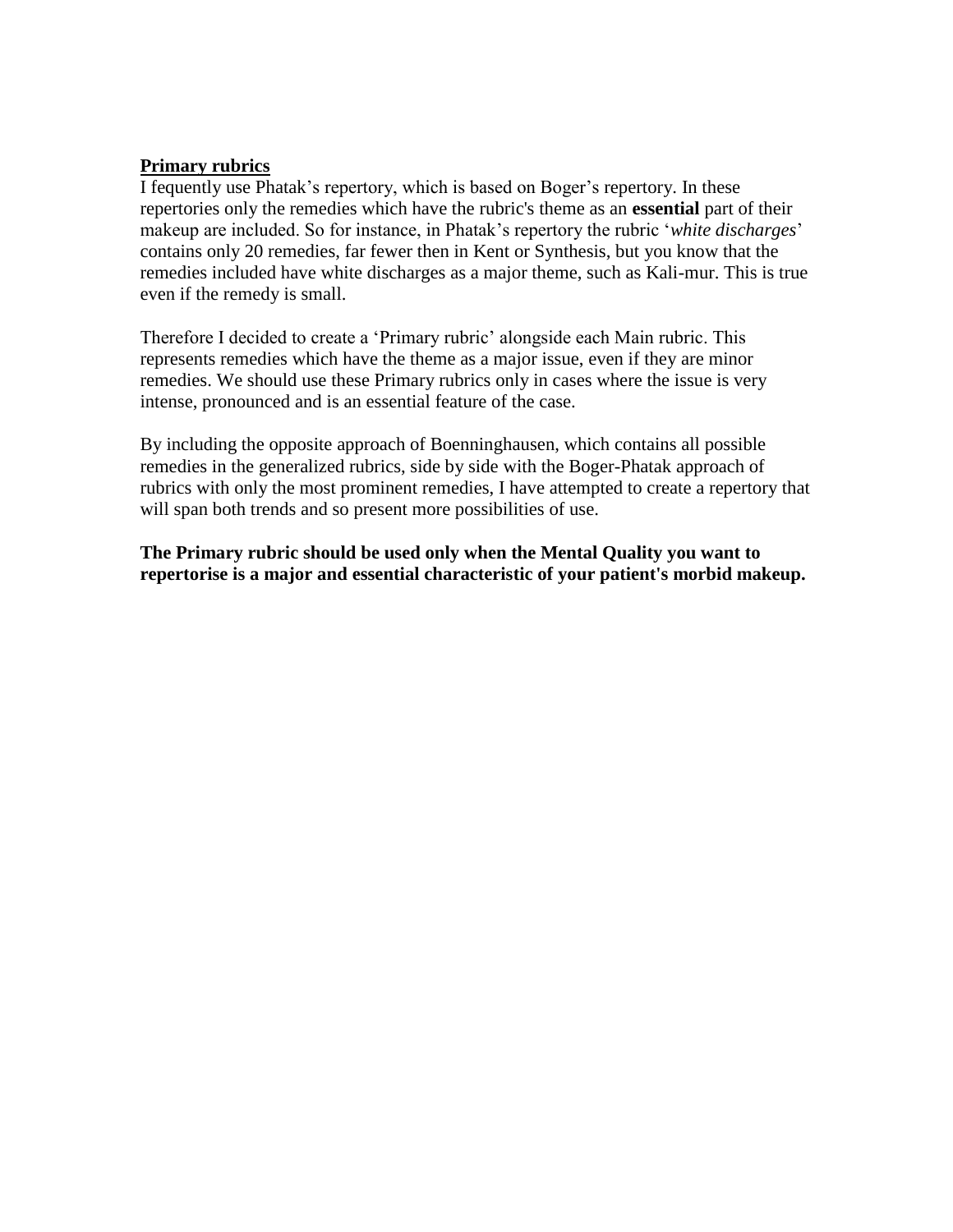### **How to get the best results using the Repertory of Mental Qualities**

**The Q-Rep is not a substitute to the existing repertories, but a compliment to them**. To get the best results from this repertory, I suggest that you use a few qualities that are essential and major theme of the case. You can use one or more of the Mental Qualities in conjunction with rubrics or affinities from other repertories.

Here are a few examples:

*'Money'*, '*Home'* and '*Lung inflammation of'*

*'Low self esteem'*, '*Water'*, and '*Headache pulsating'*

Of course you can use these Mental Qualities rubrics in any sequence or combination you want, e.g. do a repertorisation from another repertory and then add one or more Mental Qualities.

You will be amazed to see how, when using a few rubrics with 200 or 300 remedies, the result quickly boils down to only 20-50 remedies which are then easy to chose from by combining with a conventional repertorisation or from your understanding of the case.

## **The old homoeopaths used to say: Minimum Rubrics of Maximum Quality!**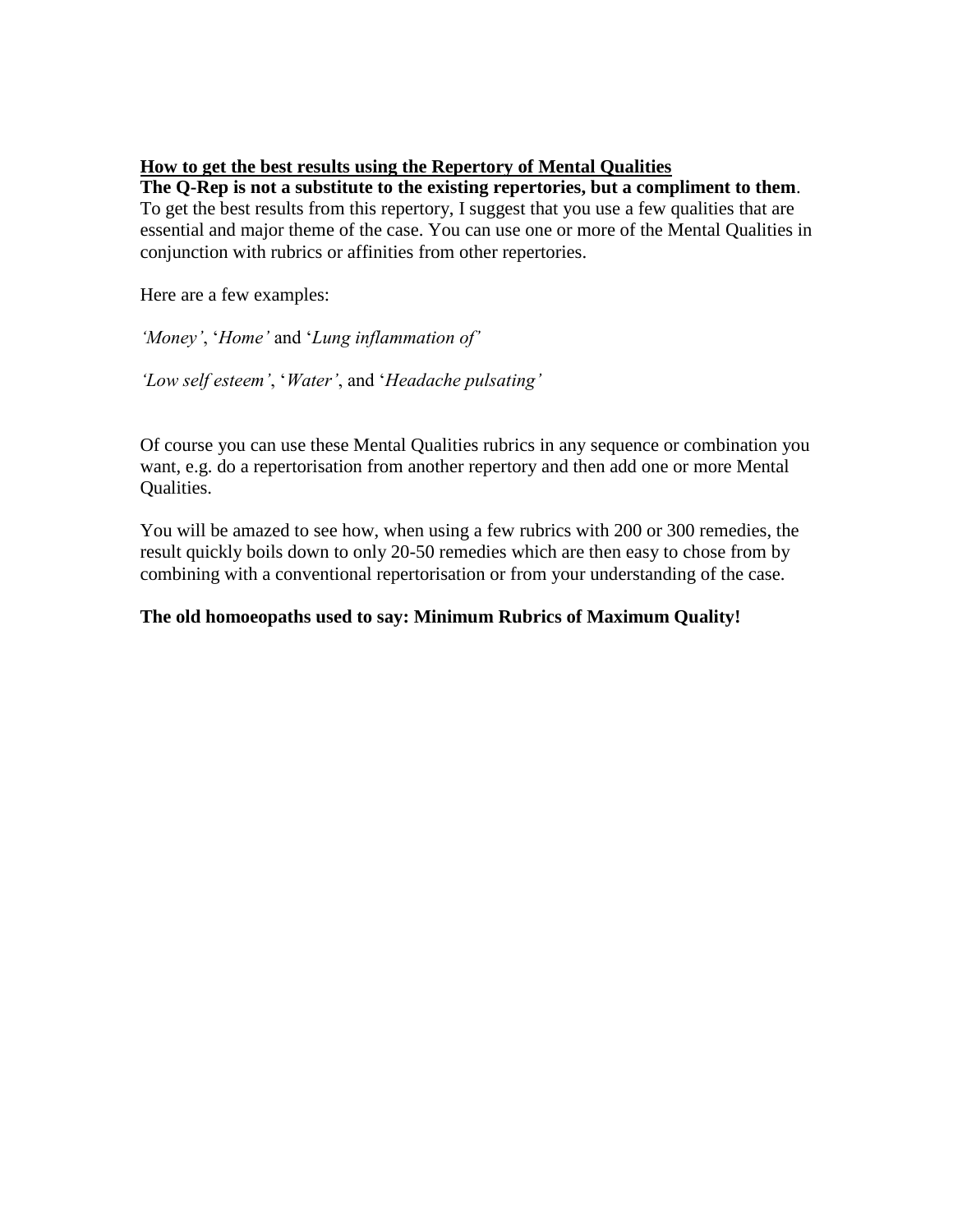## **The process of creating The Repertory Of Mental Qualities**

I started the work of creating the repertory in the summer of 2004. Preciseness, accuracy and maintaining quality were my main goals while creating the Qualities. While most repertories are created by going through remedies and adding their symptoms to rubrics, in this work I proceeded from the Mental Quality rubrics in search of remedies. The remedies for each rubric were compiled independently by two or more experienced homeopaths who compared their results at each step. During the investigation for each Quality we searched through many new and old Materia Medicas and repertories, new and old provings and cases. I then personally verified all the remedies. Finally we check to see if remedies from the same family were appropriate, and I added remedies from my own clinical experience. Because there are relatively few rubrics in the Q-Rep, we are able to add new provings very quickly.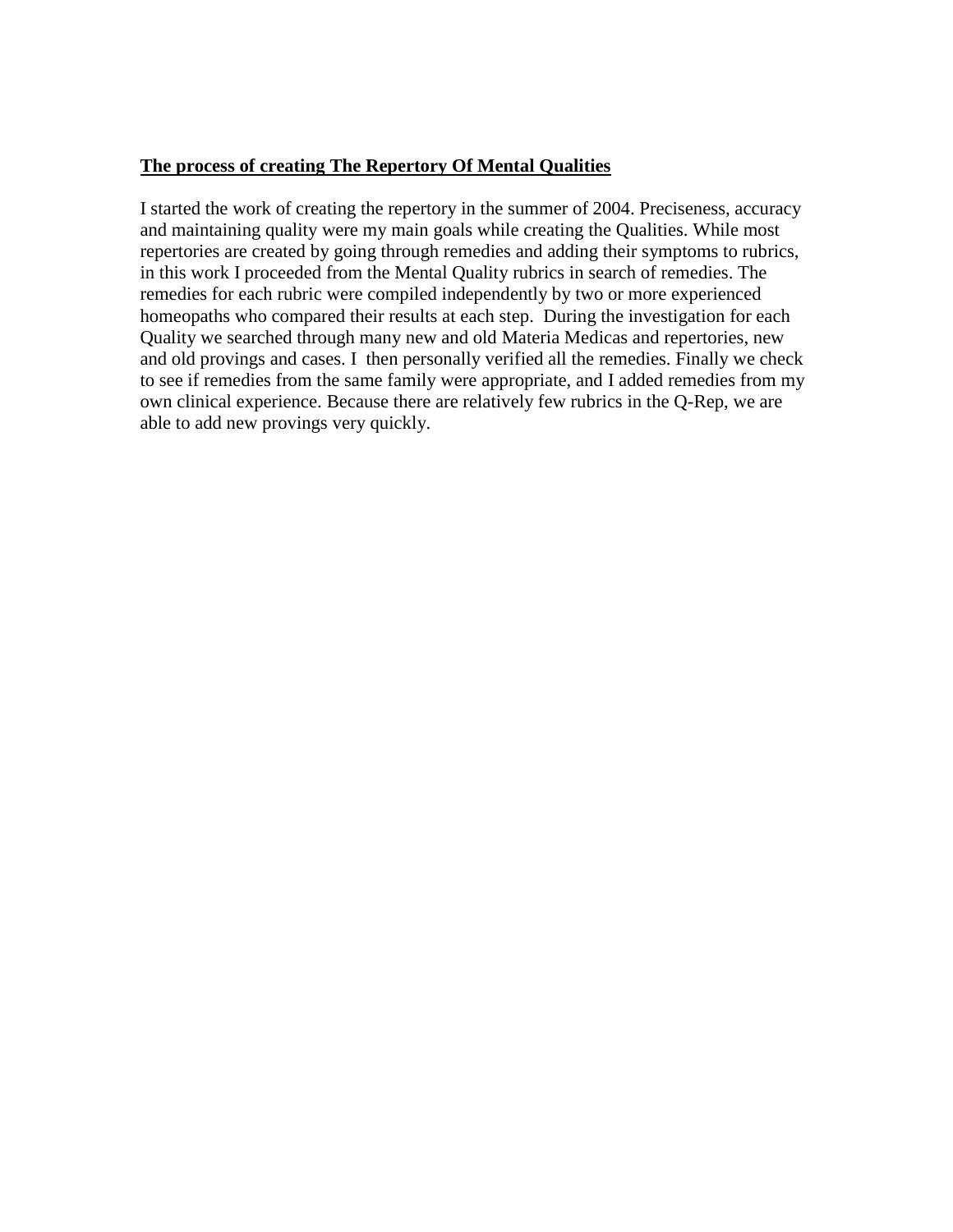#### **Selection of Mental Qualities**

I have chosen Qualities which my colleagues and I frequently needed in practice, especially ones that were not well represented in the repertories. I have omitted Qualities that already appear in the repertories and generals such as 'fear' 'religious' or 'forsaken'.

Defining the precise nature of each Quality was crucial, as it enabled us to make fine distinctions among the remedies in question. The definition serves both as a guideline for the criteria for selecting remedies and as a guideline for the use of the Quality by the homoeopath. The definition can be read by clicking on the yellow icon  $\mathbf{E}$  which appears after the Quality name. For instance the definition of **Victim** is: *One who is consistently being, or feels he is being, physically or emotionally attacked, pursued, harmed, swindled or taken advantage of, by circumstances or those around him. This is not just 'poor me feeling', but a sensation of physical or mental attack.*

**Please read each definition carefully,** as it will play an essential part in your accurate use of this repertory. For achieving the best results it is crucial that your choice of rubric is definitely appropriate for both **the case** and **the definition** of the Quality.

Some of the Qualities are a combination of several ideas. For example **Type-A** is a combination of ambition, industriousness, busyness, business, hurriedness, irritability and more, but the combination is more than simply just the sum of these ideas- it is a certain 'go-getter' type of person. These were by far the most difficult rubrics to create.

Another example is **Obsessive Compulsive Disorder.** The decision to include a remedy in this Quality was the combination of several factors. For instance OCD may have impulsivity in its nature, but if the impulse is to run it is not appropriate for this Quality. And while the rubric *'Thoughts persistent'* is important in OCD, it is only when it appears in combination with other factors such as a compulsive desire to clean or count, that I would include it in the rubric. A higher degree was given to remedies with a variety of *different* issues documented for the same remedy, such as counting, checking, cleaning and monomania.

The sources for original appearance of a remedy played a major part in how confident I was about including it in a Quality and the degree I gave it. I gave importance to information coming from celebrated authors and downgraded or eliminated remedies coming from speculative or unreliable sources (e.g. single cases with poor cures, attributing a symptom to a whole 'family' without sufficient proof etc)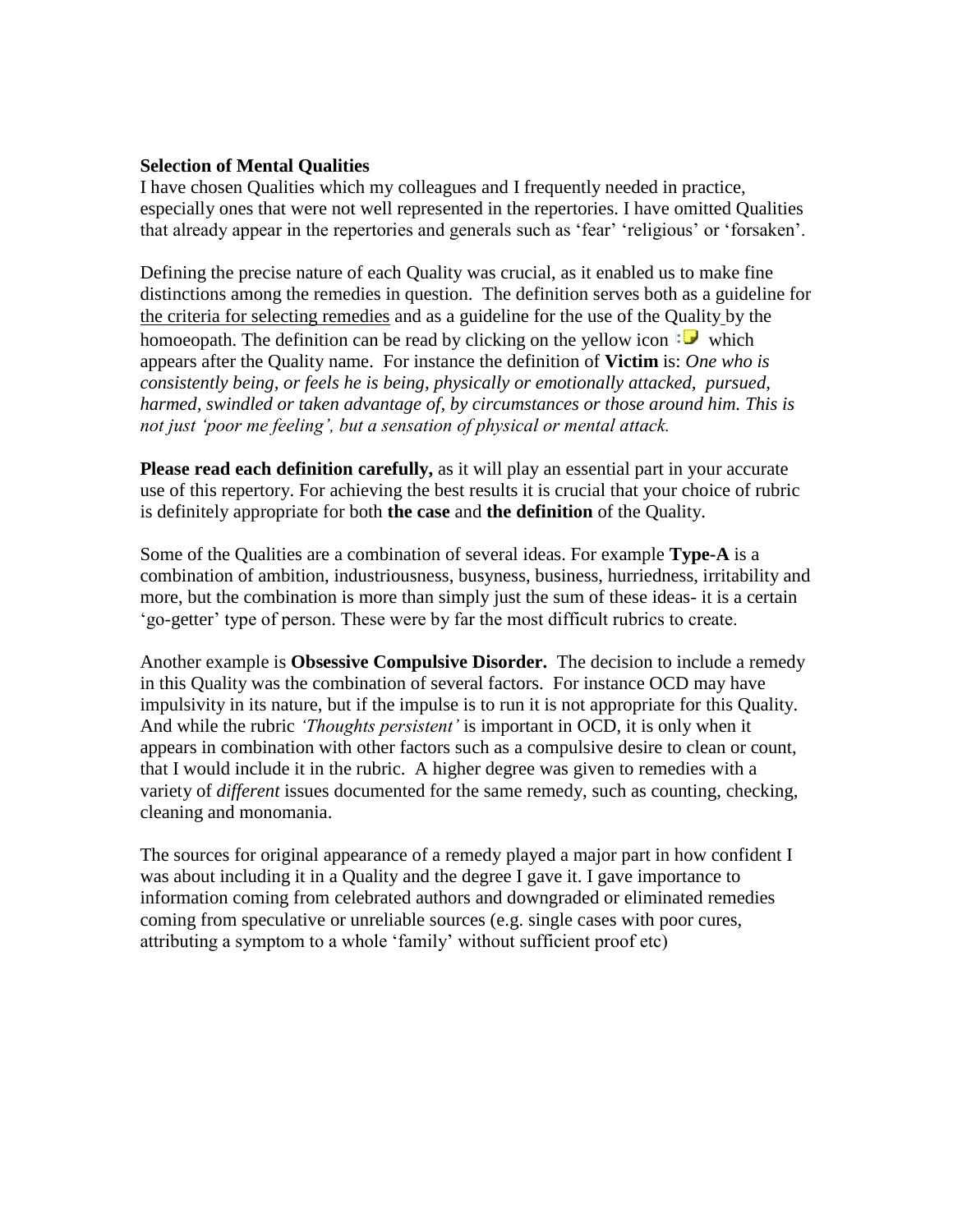## **Remedy degrees**

There are four degrees for remedies;

4 points – UNDERLINED BOLD - Primary remedies –Remedies having this quality as a major and essential characteristic of their pathogenesis.

3 points – BOLD - Experimental for Primary remedies - Remedies having the Quality as an important issue in their pathogenesis.

2 points - Italic – Remedies definitely belonging to this Mental Quality.

1 point - Plain type - Experimental – Remedies with which had only a minor symptom of this rubric, for instance a single dream in a new proving, and are not yet confirmed.

Primary rubrics: Contain only remedies with 3 and 4 points. When using the primary quality this should be an essential and major characteristic of the case.

**Please be aware that these degrees are different from the Kentian degrees, as they relate to Quality rather than frequency!**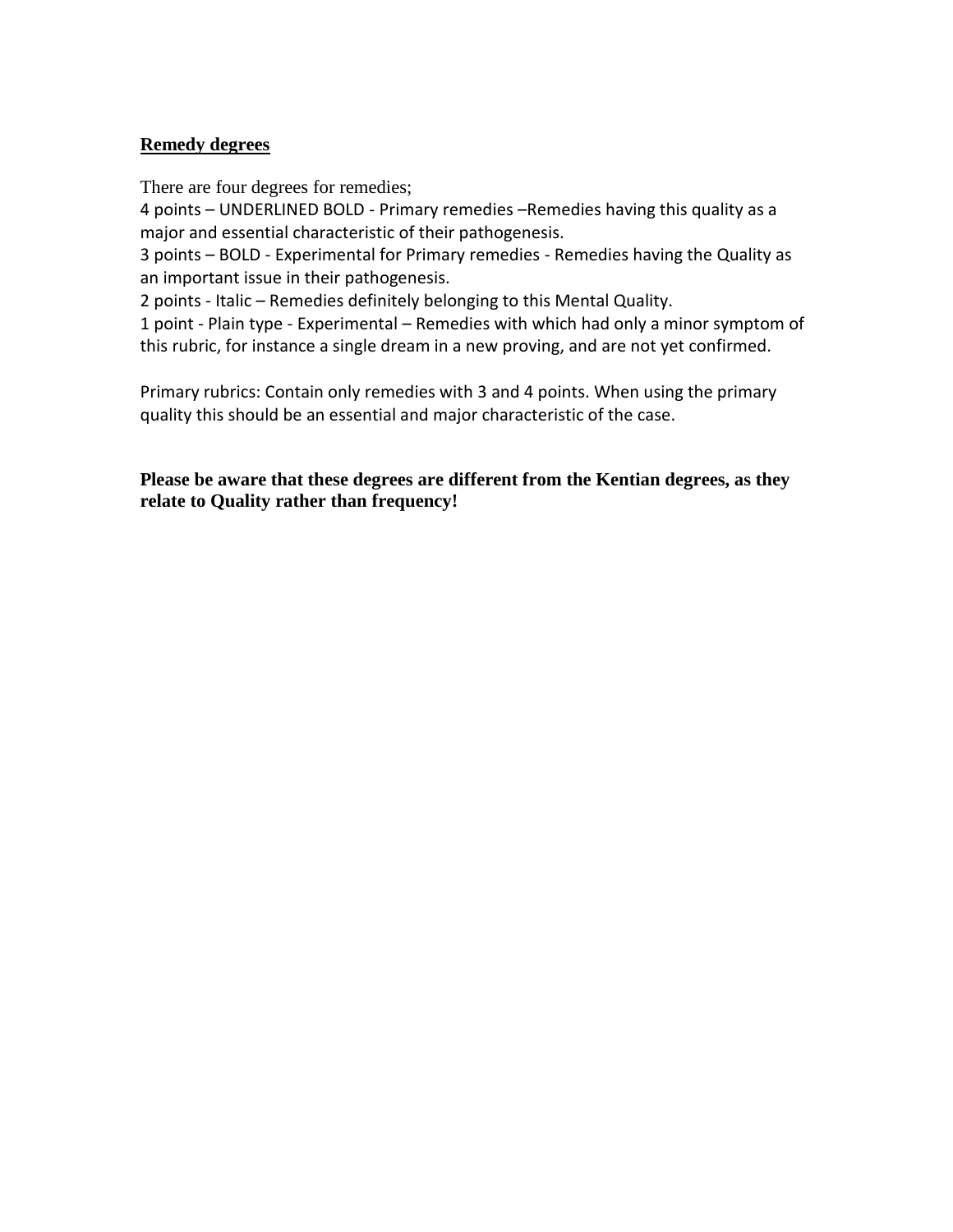#### **The xx family groups**

The -xx remedies (e.g. Carbon-xx or Gems-xx) represent families that are prominently related to the particular Quality. For example, Aur-xx is in the 'Low self esteem' Quality, meaning that it is possible that some of the other Aurum salt may have this characteristic.

Rather than including all the remedies in a family, which may not be accurate for each individual remedy, I allow the user to decide by looking at each of the remedies in that family. The fact that Kali-c is included in OCD does not necessarily mean that all Kalisalts have this Quality – that is a dangerous assumption. By creating the  $-xx$  remedies I allow for the possibility of a salt having the symptom, until this is confirmed or denied by clinical experience.

I have made no assumptions about families. If Ars and Iod are present to a high degree in a Quality, it does not necessarily mean that Ars–iod is, unless there are other factors to support its inclusion. However if the Quality seemed to be present in a few of the Iod salts, I have added Iod-xx experimentally. This gives the user an opportunity to check all the salts and to confirm or deny their clinical usefulness.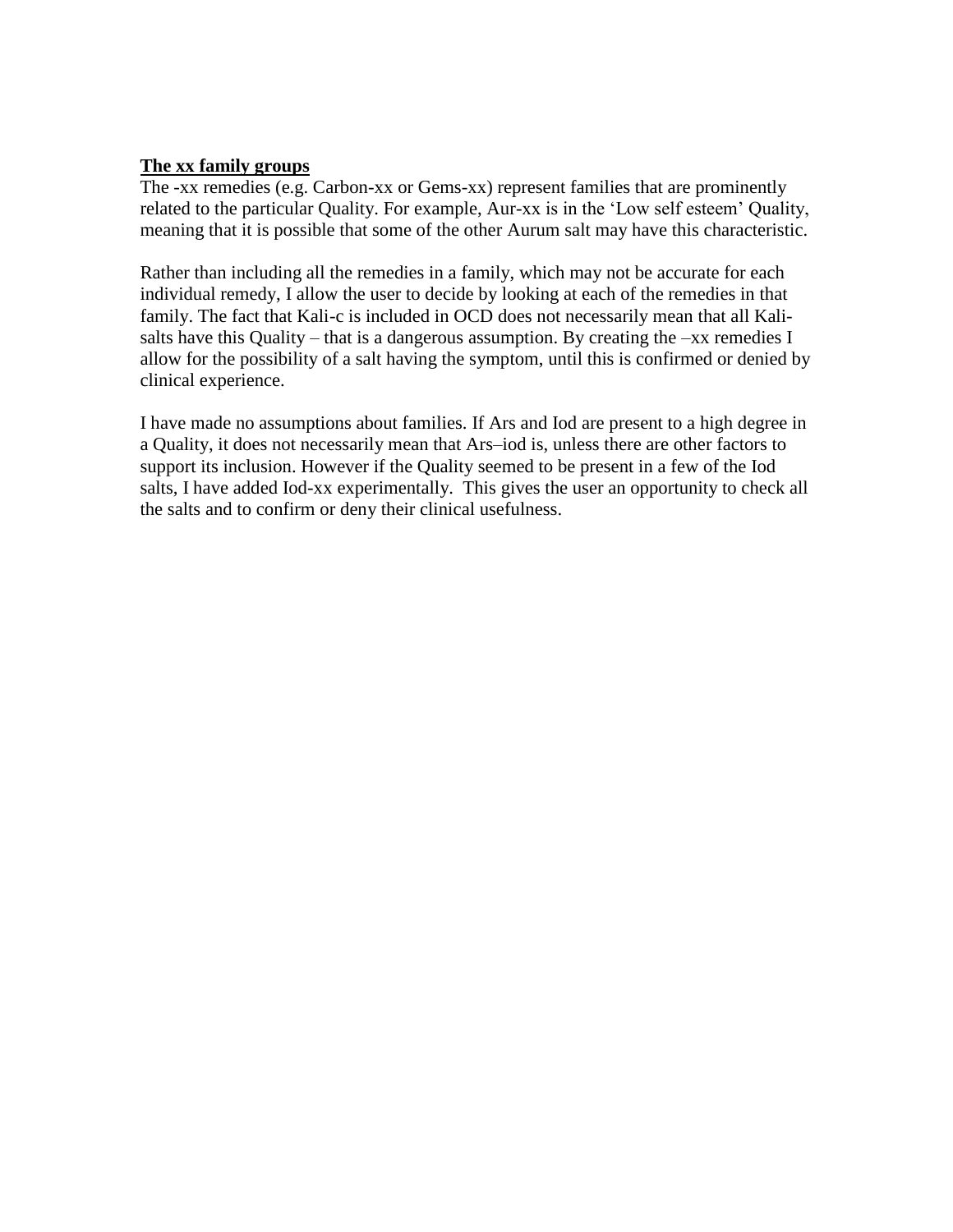# **Collaborating in updating this repertory**

I hope to see this repertory continually updated and improved by collaboration with you, its user. Your clinical experience can contribute to improving the accuracy of remedies and their degrees.

I look forward to receiving your **additions, suggestions** and **clinical experience** for updating this repertory and improving it. When suggesting an addition please include the reasons for doing so.

I also welcome your suggestions for new Mental Qualities. Please include the reason and possible definition.

These suggestions can be e-mailed to Raphael Neu at [raphael.neu@ntlworld.com.](mailto:raphael.neu@ntlworld.com)

## **New Provings**

Most new provings added can be accessed or found through [www.provings.com](http://www.provings.com/)

## **Upgrades**

Purchasing this repertory allows for free upgrades until 1.1.2013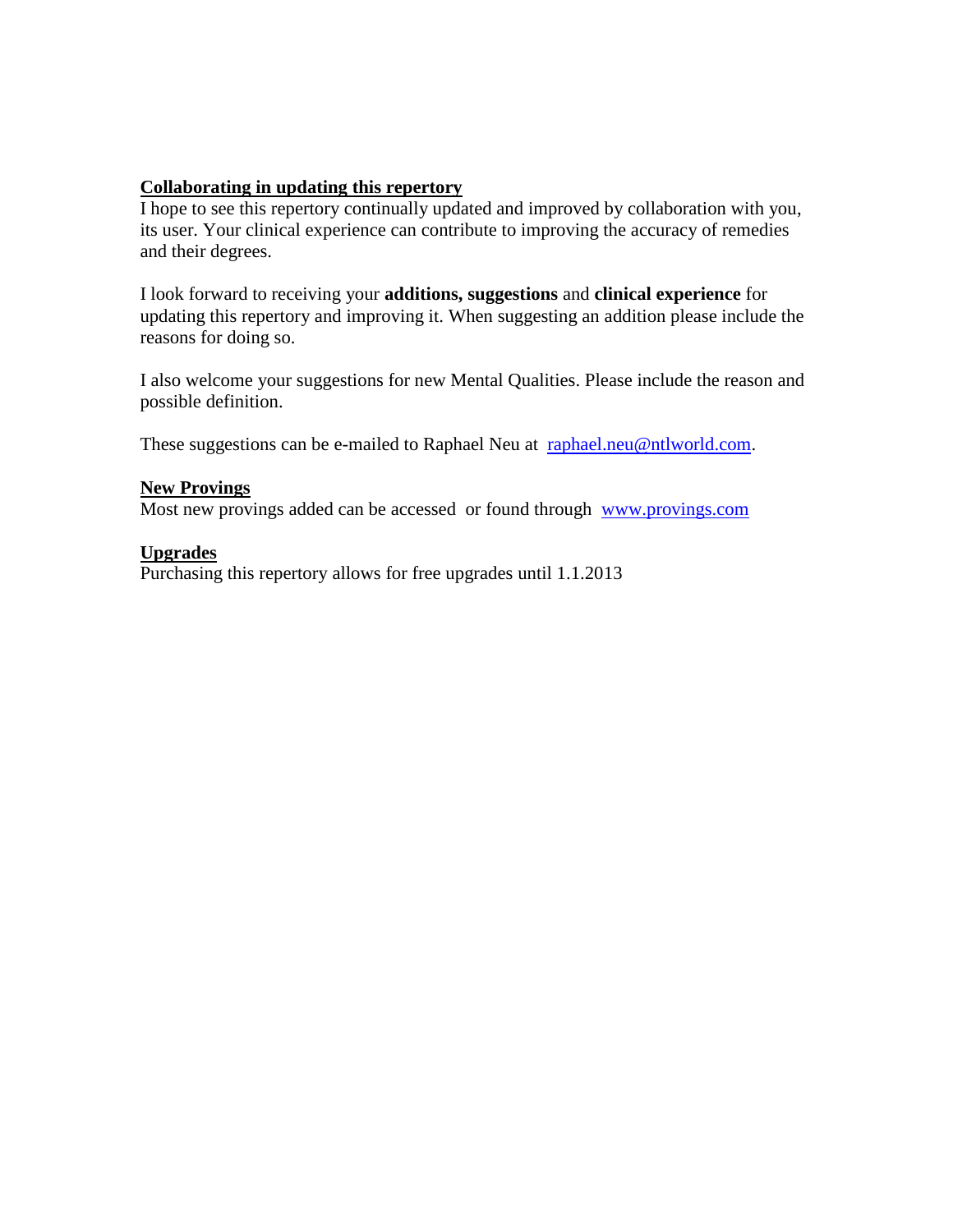## **Word of thanks**

I want to take this opportunity to thank all those that made this project possible. First and foremost is Raphael Neu. Raphael is an Israeli homeopath now living in England. He has worked tirelessly alongside me during this whole project. I particularly appreciate his conscientiousness and preciseness. Without his help this repertory would not be possible. You can see Raphael on <http://www.rafineuhomeopathy.com/contact.html>

Sandi Kaplan and the team at Dynamis Minnesota for their excellent contributions.

Cynthia Moyano, Diane Brindley and the team at Dynamis Stroud 2013 for most wonderful and precise work.

Yael Kfir for checking new provings

And thanks to all homeopaths who sent in their new provings and to all those who do not neglect to add their provings and clinical findings to the repertory.

Special thanks to Frederik Schroyens and Roger Van Zandvoort. I now appreciate how much work they have both put into the gigantic projects of creating their repertories.

To Dale Emerson Kim Elia and Pascal Debuisson for the support and technical solutions. To Tina Quirk for always being there.

To my wife Camilla, for her continued inspiration. She is the spark behind everything I do.

I sincerely hope that this repertory helps you, its user, to find the most suitable remedies for your patients.

Jeremy Sherr 2012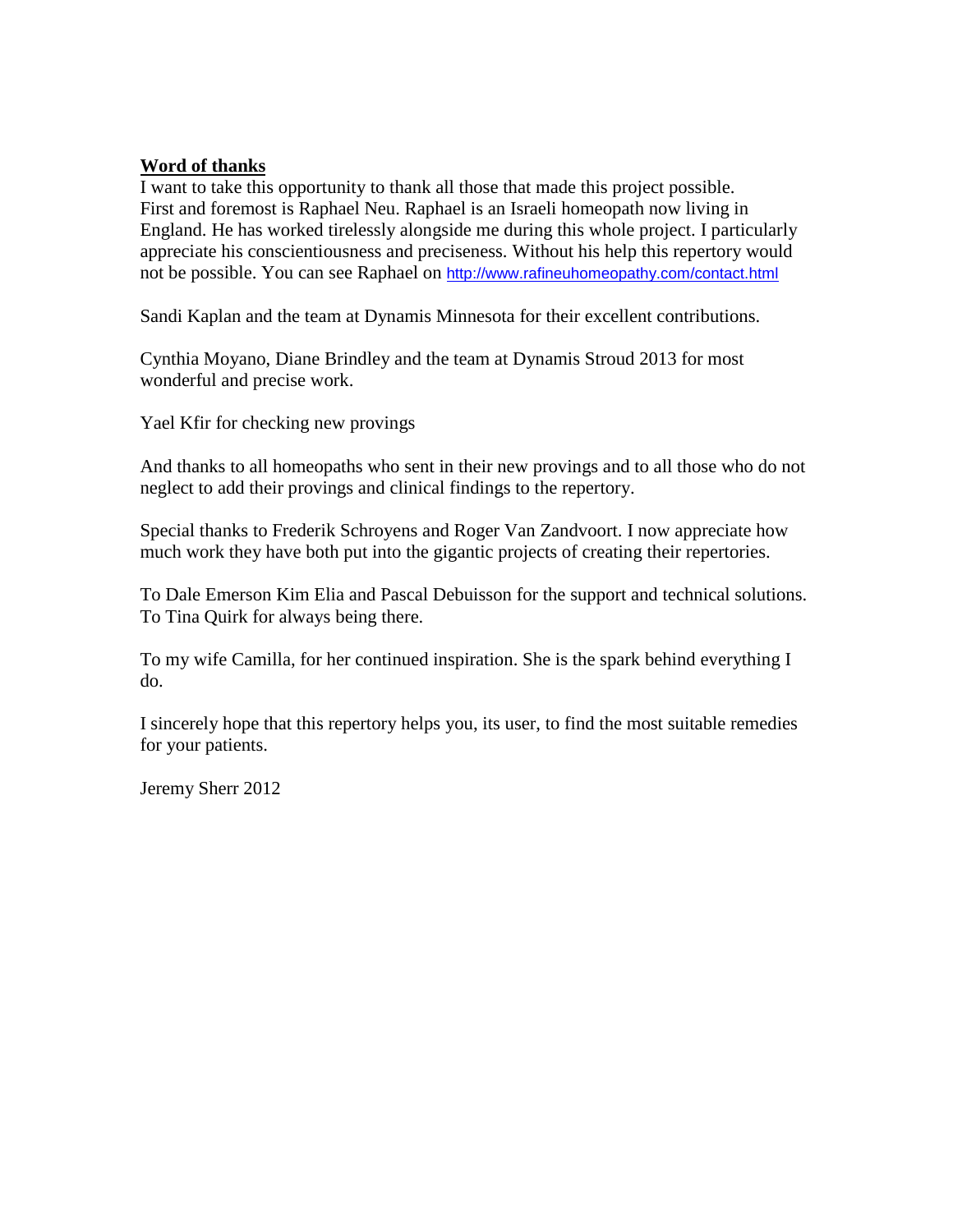## **What do experienced homoeopaths and old masters have to say about the art of repertorisation**

**Boger made a serious attempt … to unite analysis and synthesis in one rubric…And it is, in my opinion, the safest, in that it is more likely than any other to include the desired remedy in the final group.**

**Analysis…is a resolution of the data into the simple elements of the individual complex.**

**Royal Elmore Swift Hayes, M.D**

**I think before we condemn any repertory we ought to know how it is constructed and the background back of it.**



Docteur C.M. Boger (1861-1935)



**… unless you know how to follow it after the Hahnemannian manner of taking general groups of symptoms first and then going to particular groups, you can very easily get into a maze.**

**The best prescribers prescribe on the high-grade symptoms, the mental and moral states, the reaction of the patient to environment, heat and cold, aversions and desires, etc..**

**Take those groups, and you don't have to use so many of them. Three or four general symptoms will frequently lead you to the three or four remedies you want to study more carefully in the materia medica.**

**Dr. Grimmer**